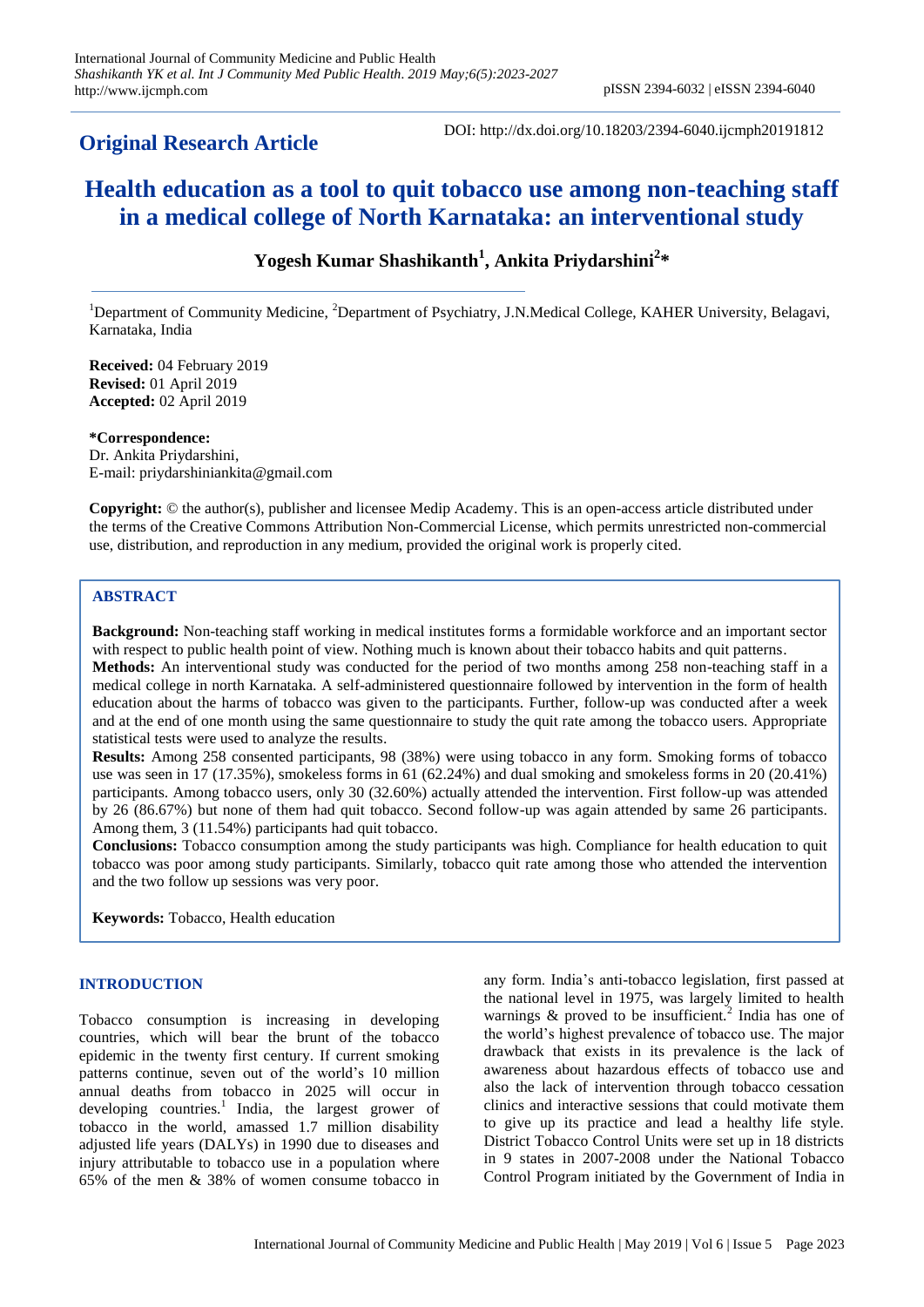2002.<sup>3</sup> Its expansion to various states and districts is yet to be accomplished thus barring the community from taking advantage out of it. Many studies have been conducted in medical and dental students and their staff members with respect to tobacco use and tobacco cessation activities in India.<sup>4-8</sup> Non-teaching staff working in medical institute forms a formidable workforce and an important sector with respect to public health point of view. Medical students, patients, teaching staff, relatives of the patients and even general public will have some interactions with this sector on a day to day basis. Their tobacco habits may have profound implications on the different set of populations, especially medical students. There are hardly any studies conducted among non-teaching staff of medical colleges regarding their tobacco consumption pattern and cessation aspects. In this regard, this study was planned with the objectives of knowing the prevalence of tobacco consumption, effect of health education on cessation and the compliance for discontinuation.

#### **METHODS**

This is an interventional study, which was conducted among 360 non-teaching staff of J.N. Medical College, KLE University, Belgaum, in north Karnataka during 1<sup>st</sup> August 2014 to  $31<sup>st</sup>$  October 2014. The list of all the nonteaching staff was obtained from the college office with due permission from the Dean. The non-teaching staff included office Superintendent, clerical staff in the office, clerical staff in the individual departments, cashiers, peons and drivers. Out of 360 participants, 258 gave informed consent to participate in the study. Among those who consented for the participation, 158 are regular employees and 100 employees working on daily wages basis. Information was collected on socio-demographic background like age, sex, economic status, occupation, dietary history and the details of tobacco use in the lines of Global Adult Tobacco Survey**.** Following this, the investigator gave intervention in the form of health education through flip charts and lecture to the study participants found to be using any form of tobacco depending upon their availability. Including all the participants (n=258) for intervention in a single sitting was not a feasible option in our study as it involved participation of staff from different departments. Hence, the intervention sessions were divided according to the availability of study participants. This was followed by interactive sessions to help them understand the hazards of tobacco use. This helped to clear the misconceptions about tobacco use among those participants who are using any form of tobacco. Further, follow-up was conducted for all the participants using tobacco after a week using the same questionnaire to know the quit rate. Similar follow up study was conducted after end of one month after the health education to study the continuation of quit rate among the tobacco users. Appropriate statistical tests were used to analyze the results.

Clearance was obtained from Institutional Ethical Review Committee of J.N. Medical College to conduct the proposed study.

#### **RESULTS**

#### *Socio-demographic profile*

Socio-demographic characters of study participants showed that, maximum number of participants were in the range of  $31-40$  years  $(41.1\%)$ , followed by  $41-50$ years (34.5%), less than 30 years (12.4%) and 51-60 (12.0%). Majority of them were males (75.6%), Kannada speaking (96.9%) and belonged to Hindu religion (99.6%). Most of them had studied up to secondary school (29.0%) followed by higher secondary (27.5%) and primary school (16.7%). Few (4.3%) were illiterates. When it comes to income, 39.9% of participants had income of 2000-5000 rupees followed by those with 5000-10,000 rupees (29.8%) and less than 2000 rupees (15.5%).

## **Table 1: Socio-demographic profile of study participants (n=258).**

| Socio-demographic            | <b>Number</b> | <b>Percentage</b> |
|------------------------------|---------------|-------------------|
| variable                     |               | (%)               |
| Age (in years)               |               |                   |
| < 30                         | 32            | 12.4              |
| $31 - 40$                    | 106           | 41.1              |
| $41 - 50$                    | 89            | 34.5              |
| $51 - 60$                    | 31            | 12.0              |
| <b>Sex</b>                   |               |                   |
| Male                         | 195           | 75.6              |
| Female                       | 63            | 24.4              |
| <b>Mother tongue</b>         |               |                   |
| Kannada                      | 250           | 96.9              |
| Marathi                      | 8             | 3.1               |
| <b>Education</b>             |               |                   |
| Primary                      | 43            | 16.7              |
| Secondary                    | 75            | 29.0              |
| Higher secondary             | 71            | 27.5              |
| Senior college               | 27            | 10.5              |
| Graduate                     | 31            | 12.0              |
| Illiterate                   | 11            | 4.3               |
| <b>Religion</b>              |               |                   |
| Hindu                        | 257           | 99.6              |
| Muslim                       | $\mathbf{1}$  | 0.4               |
| <b>Income (in Rupees per</b> |               |                   |
| month)                       |               |                   |
| $<$ 2000                     | 40            | 15.5              |
| 2000-5000                    | 103           | 39.9              |
| 5000-10,000                  | 77            | 29.8              |
| 10,000-15,000                | 35            | 13.6              |
| >15,000                      | 3             | 1.2               |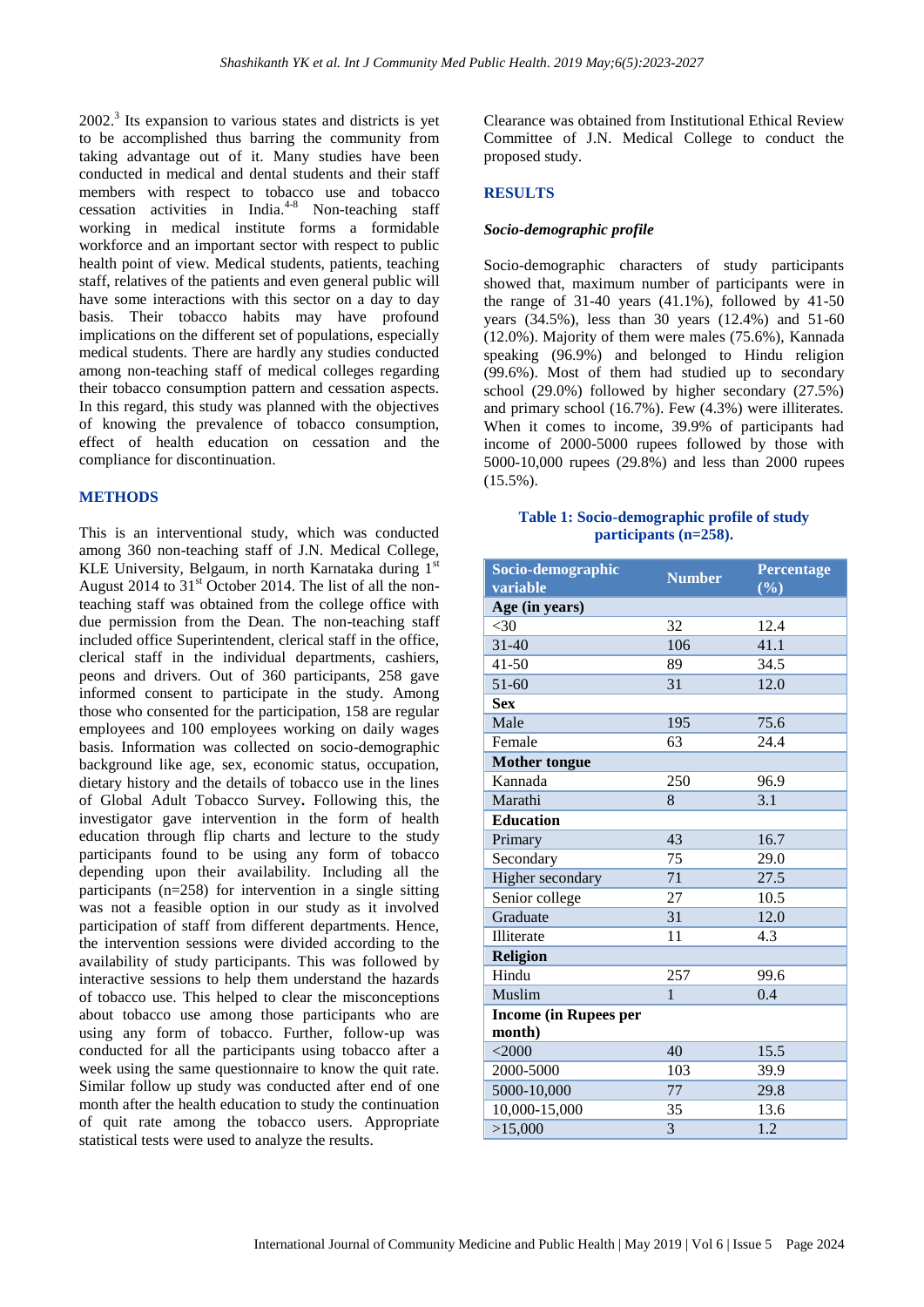#### *Tobacco consumption pattern*

The prevalence of tobacco consumption in participants was 38%. Among tobacco users, majorities were using smokeless form (62.24%) of tobacco followed by dual forms (20.41%) and smoking forms (17.35%). Among smokeless tobacco users, tobacco powder (37.70%), gutka (34.42%) and pan with tobacco (24.59%) were most commonly used products. Those using dual forms of tobacco were using cigarettes and tobacco powder (25%), cigarette and pan with tobacco (25%), cigarette with gutka (20%) and beedi with khaini (10%). Cigarette (64.71%) was the favorite among only smokers. About 72% of tobacco users were spending between 100 to 300 rupees per month on tobacco products and 41.8% had made attempt to quit in the last 12 months.

#### **Table 2: Tobacco consumption pattern of study participants (n=98).**

| <b>Tobacco consumption</b><br>related variables | <b>Number</b>  | Percentage<br>$\overline{(\frac{0}{0})}$ |  |  |
|-------------------------------------------------|----------------|------------------------------------------|--|--|
| <b>Forms of tobacco</b>                         |                |                                          |  |  |
| Smoking                                         | 17             | 17.35                                    |  |  |
| <b>Smokeless</b>                                | 61             | 62.24                                    |  |  |
| Combined                                        | 20             | 20.41                                    |  |  |
| Type of tobacco products                        |                |                                          |  |  |
| <b>Smoking</b>                                  |                |                                          |  |  |
| Cigarette                                       | 11             | 64.71                                    |  |  |
| <b>Beedi</b>                                    | 6              | 35.29                                    |  |  |
| <b>Smokeless</b>                                |                |                                          |  |  |
| Gutka                                           | 21             | 34.42                                    |  |  |
| Tobacco powder                                  | 23             | 37.70                                    |  |  |
| Pan with tobacco                                | 15             | 24.59                                    |  |  |
| Khaini                                          | $\mathbf{1}$   | 1.64                                     |  |  |
| Zarda                                           | 1              | 1.64                                     |  |  |
| <b>Dual</b>                                     |                |                                          |  |  |
| Cigarette+tobacco powder                        | 5              | 25                                       |  |  |
| Cigarette +khaini                               | $\overline{1}$ | $\overline{5}$                           |  |  |
| Cigarette+pan tobacco                           | 5              | 25                                       |  |  |
| Cigarette+gutka                                 | $\overline{4}$ | 20                                       |  |  |
| Beedi+tobacco powder                            | 1              | 5                                        |  |  |
| Beedi+khaini                                    | $\overline{2}$ | 10                                       |  |  |
| Beedi+zarda                                     | 1              | 5                                        |  |  |
| Beedi+gutka                                     | $\mathbf{1}$   | $\overline{5}$                           |  |  |
| Expenditure on tobacco products per month (in   |                |                                          |  |  |
| rupees)                                         |                |                                          |  |  |
| 100-200                                         | 41             | 41.84                                    |  |  |
| 201-300                                         | 30             | 30.61                                    |  |  |
| 301-400                                         | 1              | 1.02                                     |  |  |
| 401-500                                         | 10             | 10.20                                    |  |  |
| >500                                            | 16             | 16.33                                    |  |  |
| Attempt to quit tobacco in last 12 months       |                |                                          |  |  |
| Yes                                             | 41             | 41.8                                     |  |  |
| No                                              | 57             | 58.2                                     |  |  |



#### **Figure 1: Distribution of tobacco users in study participants (n=258).**

## *Compliance for health education intervention, followup visits and quit rate*

All tobacco users (n=98) were eligible for the initial health education intervention. Six of them left the job during this period and hence 92 were invited for the intervention. Among 92 participants only 30 (32.60%) actually attended the intervention program. For the one week and one month follow-up visits, the compliance was 86.67%. None of the participants who attended the first follow-up visit had quit tobacco whereas 3 (11.54%) participants had quit during the second follow-up visit.

#### **Table 3: Compliance of study participants for health education intervention (n=92\*).**

| <b>Health education</b><br>intervention | <b>Number</b> | <b>Percentage</b><br>$\sqrt{0}$ |
|-----------------------------------------|---------------|---------------------------------|
| <b>Attended</b>                         | 30            | 32.60                           |
| <b>Not attended</b>                     |               | 67.40                           |

\* Out of 98 study participants 6 of them quit the job after initial survey and before health education intervention.

## **Table 4: Compliance for follow-up and quit rate among those who attended the health education intervention (n=30).**

| <b>Follow</b> up | Attended (%) | Ouit rate $(\% )$ |
|------------------|--------------|-------------------|
| After 1 week     | 26 (86.87)   | N <sub>il</sub>   |
| After 1 month    | 26 (86.67)   | 3 (11.54)         |

# **DISCUSSION**

India, the largest grower of tobacco and second largest consumer of tobacco in the world. The available literature on tobacco cessation is mainly from other sector that included workplace tobacco cessation program and studies from other countries, so it was imperative to study the tobacco use and impact of cessation program in nonteaching sector of medical institute, which so far has not been done.<sup>6,9</sup> Study participants (n=258) were interviewed for their socio–demographic background. Majority of the participants using tobacco were in the age group of 51-60 years. Most of the tobacco users were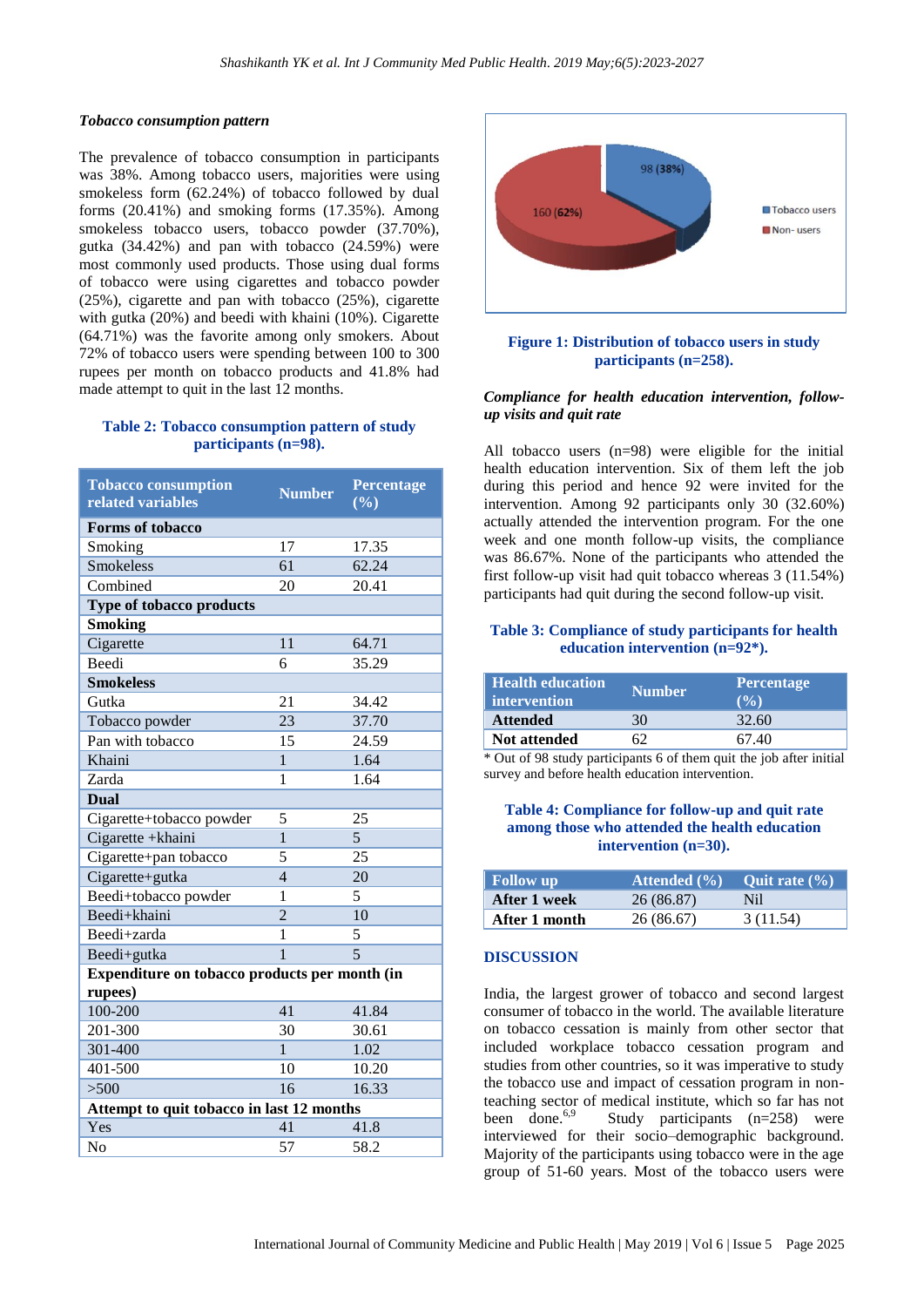illiterates and were Hindu by religion with income of above10,000 Rupees per month. A survey of sociodemographic characteristics of tobacco use was done in Bombay among 99,598 individuals also showed maximum tobacco users belonging to illiterate category.<sup>1</sup>

In our study 38% of the participants were tobacco users, among those, 62.24% were smokeless tobacco users, 17.35% were smokers and 20.40% were using both smoking and smokeless forms. This indicated the rise of smokeless tobacco use was higher among tobacco users. Among those who smoked, majority preferred cigarettes (64.71%) followed by beedi (35.29%).The combination of smoking and smokeless forms included cigarette with tobacco powder (25%) followed by tobacco powder with paan (25%). Combination with beedi is preferred by 25% of tobacco users and among them, the preferred combination was beedi with khaini (10%). A survey conducted in India also showed that the tobacco use among men was reported to be 69.3% with 23.6% using smoking forms.<sup>11</sup> Another interventional study conducted in India showed that the smokeless tobacco users were more than the smoking forms and combined forms.<sup>9</sup> Expenditure pattern related to tobacco use showed that majority of study participants (41.84%) spent 100-200 rupees per month. A study was conducted in Australia to find what price of tobacco can lead to people quitting the habit thereby setting higher taxes on tobacco products.<sup>12</sup> This indicates the need of strict government policies and levying of high taxes in the sale and purchase of tobacco products, which, unfortunately is not being done in developing countries like India. The study also showed that 57 (58.2%) did not try to quit tobacco in the last 12 months whereas 41 (41.8%) tried to quit tobacco without seeking any professional help but failed to do so. This shows the lack of motivation among the participants due to lack of intervention activities, lecture sessions and dearth of knowledge about the hazards of tobacco use.

The Global Health Professional Students Survey (GHPSS) was conducted among the third-year medical and dental students in selected Member States of the South- East Asia region observed no significant change in the proportion of medical students ever having-received cessation training in Bangladesh, India, and Nepal between 2005 and 2006 and 2009 and 2011. However, in Myanmar (43.7% in 2006 to 28.8% in 2009), cessation training declined significantly whereas, it increased in Sri Lanka (16.2% in 2006 to 18.6% in 2011). The study depicted that there had not been significant decline in the tobacco use and second hand smoke exposure among the students. Also the study showed the existing gaps in training needs for tobacco cessation assistance skills for medical and dental students.<sup>6</sup> Similar efforts are required in this sector also to help the participants to overcome the habit of tobacco use. In our study, the intervention program was organized for 98 tobacco users but only 92 took part as 6 out of 98 participants left the institute during the course of the study. Among 92 participants, 30 attended the intervention with a poor compliance rate of 32.60%. The first follow-up (after 1 week) was attended by 26 participants out of 30 with compliance rate of 86.67% which was considerably good but none among those gave up tobacco with quit rate of zero percent. In the second follow up (after 1 month) 26 participants (86.67%) out of 30 agreed for the interview. This time 3 participants had quit tobacco with quit rate of 11.54%, which is unsatisfactory. An interventional cohort- study conducted among 104 employees working in a chemical industry in rural Maharashtra, India for duration of one year showed 48% employees consumed tobacco. The tobacco quit rates increased with each follow-up intervention session and reached 40% at the end of one year. The study also showed the effect of interventions in the form of improvement in knowledge regarding harms of tobacco.<sup>9</sup> This study was carried out for a year, which gave more time for the intervention activities and consistent follow-ups. Also it involved family support and peer-pressure to give up tobacco habit, which accounted for the success of this study. Similar efforts are required in this non-teaching staff of medical college sector to achieve good quit rate.

## **CONCLUSION**

Tobacco consumption among the study participants was high. Tobacco consumption habit was seen more among those with higher income. Compliance for tobacco intervention in the form of health education was poor among study participants. Compliance for follow up was relatively good among those who attended the intervention. Tobacco quit rate among those who attended the intervention and the follow study was very poor.

#### **ACKNOWLEDGEMENTS**

All the non-teaching staff of J.N. Medical College, KAHER, who participated in the study. The College Administration, who provided necessary permission to carry out the study.

*Funding: ICMR-STS Reference number 2014-00683 Conflict of interest: None declared Ethical approval: The study was approved by the Institutional Ethics Committee*

#### **REFERENCES**

- 1. Mackay J, Crofton J. Tobacco and the developing world. Br Med Bull. 1996;52(1):206-21
- 2. Shimkhada R, Peabody JW. Tobacco control in India. Bull World Health Organ. 2003;81(1):48- 52.
- 3. Murthy P, Saddichha S. Tobacco cessation services in India: Recent developments and the need for expansion. Indian J Cancer. 2010;47(1):69-74.
- 4. Khandelwal V, Khandelwal S. Tobacco Addiction Among Dental Students:A Reality to be Addressed. Indian J Community Med. 2014;39(3):189.